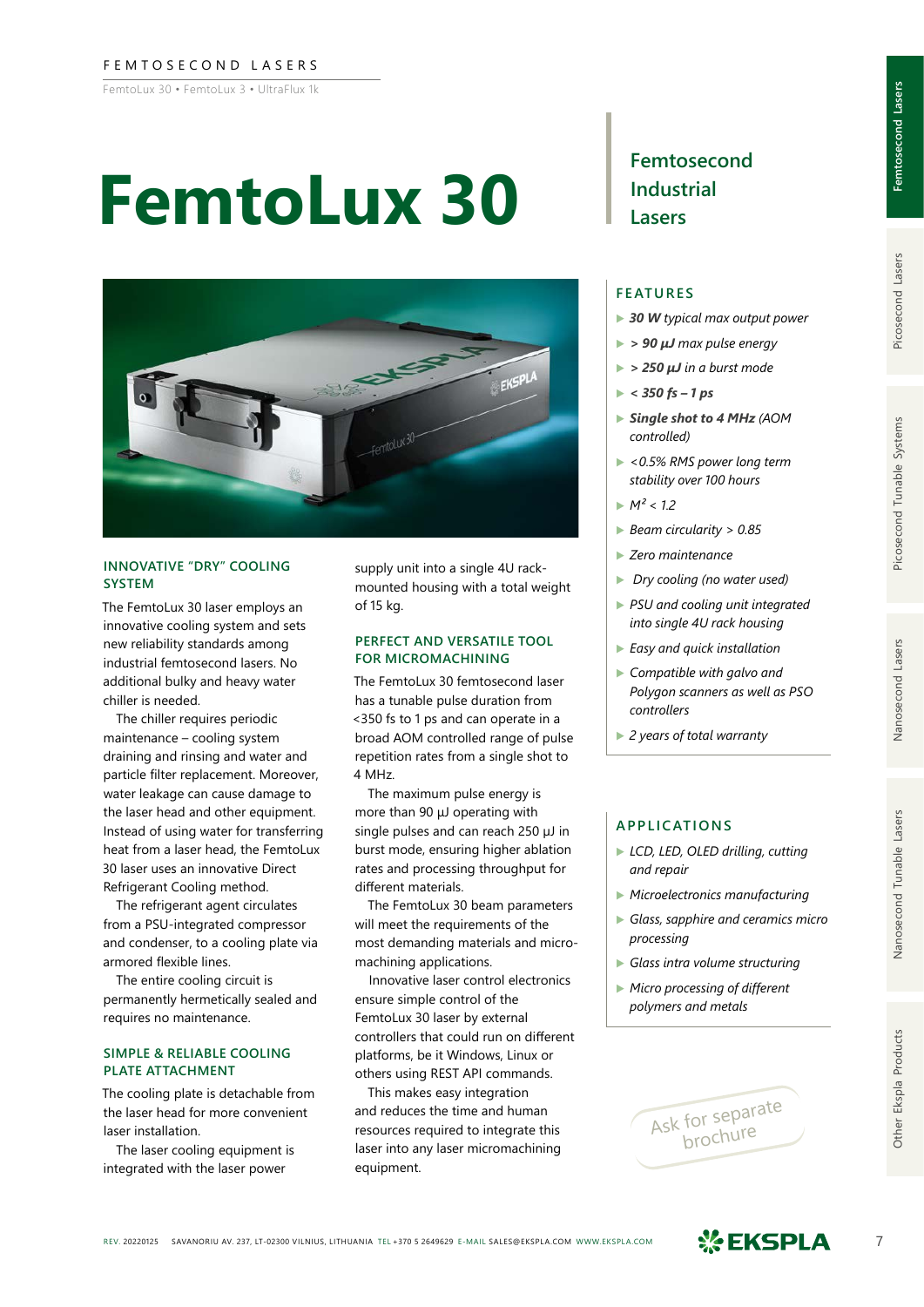# **FemtoLux 30**

| <b>Model</b>                                                | FemtoLux 30                                                                       |
|-------------------------------------------------------------|-----------------------------------------------------------------------------------|
| <b>MAIN SPECIFICATIONS</b>                                  |                                                                                   |
| Wavelength                                                  | 1030 nm                                                                           |
| Pulse Repetition Rate (PRR) <sup>2)</sup>                   | $200$ kHz $-$ 4 MHz                                                               |
| Pulse repetition frequency (PRF) after<br>frequency divider | PRF = PRR / N, N=1, 2, 3, , 65000; single shot                                    |
| Maximal average output power                                | > 27 W (typical 30 W)                                                             |
| Maximal pulse energy                                        | $> 90 \mu$                                                                        |
| Maximal total energy in a burst mode 3)                     | $> 250 \mu J$                                                                     |
| Power long term stability (Std. dev.) 4)                    | $< 0.5 \%$                                                                        |
| Pulse energy stability (Std. dev.) 5)                       | $< 1\%$                                                                           |
| Pulse duration (FWHM)                                       | Tunable, < 350 fs $^{6)}$ – 1 ps                                                  |
| Beam quality                                                | $M^2$ < 1.2 (typical < 1.1)                                                       |
| Beam circularity, far field                                 | > 0.85                                                                            |
| Beam divergence (full angle)                                | $< 1$ mrad                                                                        |
| Beam pointing thermal stability                             | $< 20$ µrad/°C                                                                    |
| Triggering mode                                             | internal / external                                                               |
| Pulse output control                                        | frequency divider, pulse picker, burst mode, packet triggering, power attenuation |
| Control interfaces                                          | <b>USB / RS232 / LAN</b>                                                          |
| Length of the umbilical cord                                | 3 m, detachable                                                                   |
| Laser head cooling type                                     | dry (direct refrigerant cooling through detachable cooling plate)                 |
| PHYSICAL CHARACTERISTICS                                    |                                                                                   |
| Laser head (W $\times$ L $\times$ H)                        | $429 \times 569 \times 130$ mm                                                    |
| Power supply unit ( $W \times L \times H$ )                 | $449 \times 376 \times 177$ mm                                                    |
| <b>OPERATING REQUIREMENTS</b>                               |                                                                                   |
| Mains requirements                                          | 100 - 240 V AC, single phase, 50/60 Hz                                            |
| Operating ambient temperature                               | $18 - 27 °C$                                                                      |
| Relative humidity                                           | $10-80$ % (non-condensing)                                                        |

| 1.21                    |  |  |
|-------------------------|--|--|
| Air contamination level |  |  |

- <sup>1)</sup> Due to continuous improvement, all specifications are subject to change without notice. Parameters marked typical are not specifications. They are indications of typical performance and will vary with each unit we manufacture. All parameters are specified for a shortest pulse duration.
- 2) When frequency divider is set to transmit every pulse. Fully controllable by integrated AOM.
- 3) When number of pulses within a burst is set to 10 and PRR is set to a minimum value. Separation between pulses within a burst - ~20 ns.

ISO 9 (room air) or better

- 4) Over 100 h after warm-up under constant environmental conditions.
- 5) Under constant environmental conditions. 6) At PRR > 500 kHz. At PRR < 500 kHz shortest
- pulse duration is < 400 fs.



# **SEAMLESS USER EXPERIENCE**

- ▶ *Easy integration. Remote control using REST API commands via USB, RS232 and LAN*
- ▶ *Reduced integration time. Demo electronics is available for laser control programming in advance*
- ▶ *Easy and quick installation. No water, fully disconnected laser head. Can be installed by the end-user.*
- ▶ *Easy troubleshooting. Integrated detectors and constant system status logging.*
- ▶ *No periodic maintenance required*

Picosecond Lasers

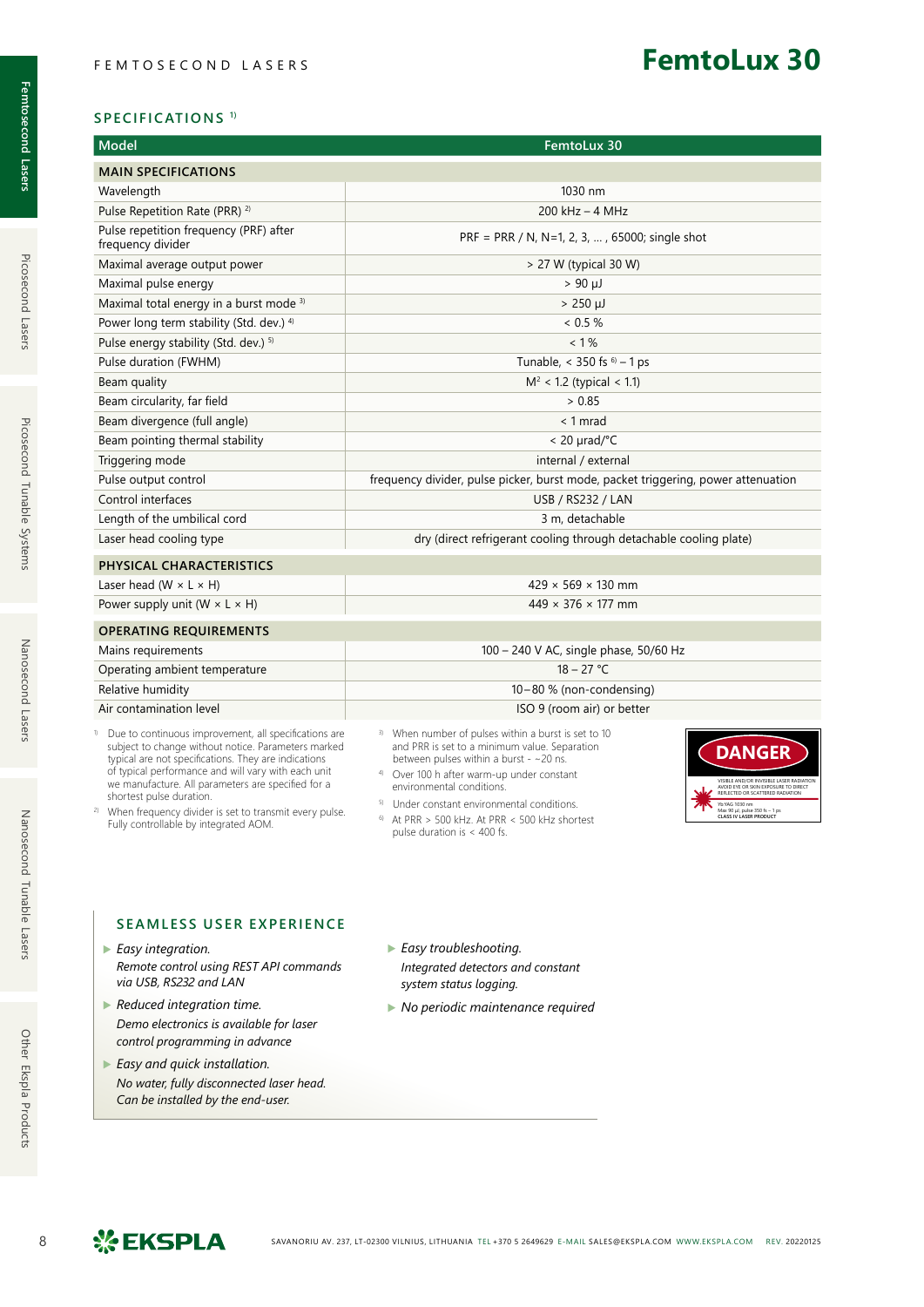# **FemtoLux 30**

### **PERFORMANCE**



*Fig 1.* Typical dependence of output power and pulse energy of FemtoLux 30 laser on pulse repetition rate





*Fig 5.* Typical beam direction stability of FemtoLux 30 under harsh environmental conditions



*Fig 2.* Typical FemtoLux 30 laser (at 1030 nm) output pulse autocorrelation function







*Fig 6.* Average output power dependance of FemtoLux 30 laser on ambient temperature at 1030 nm